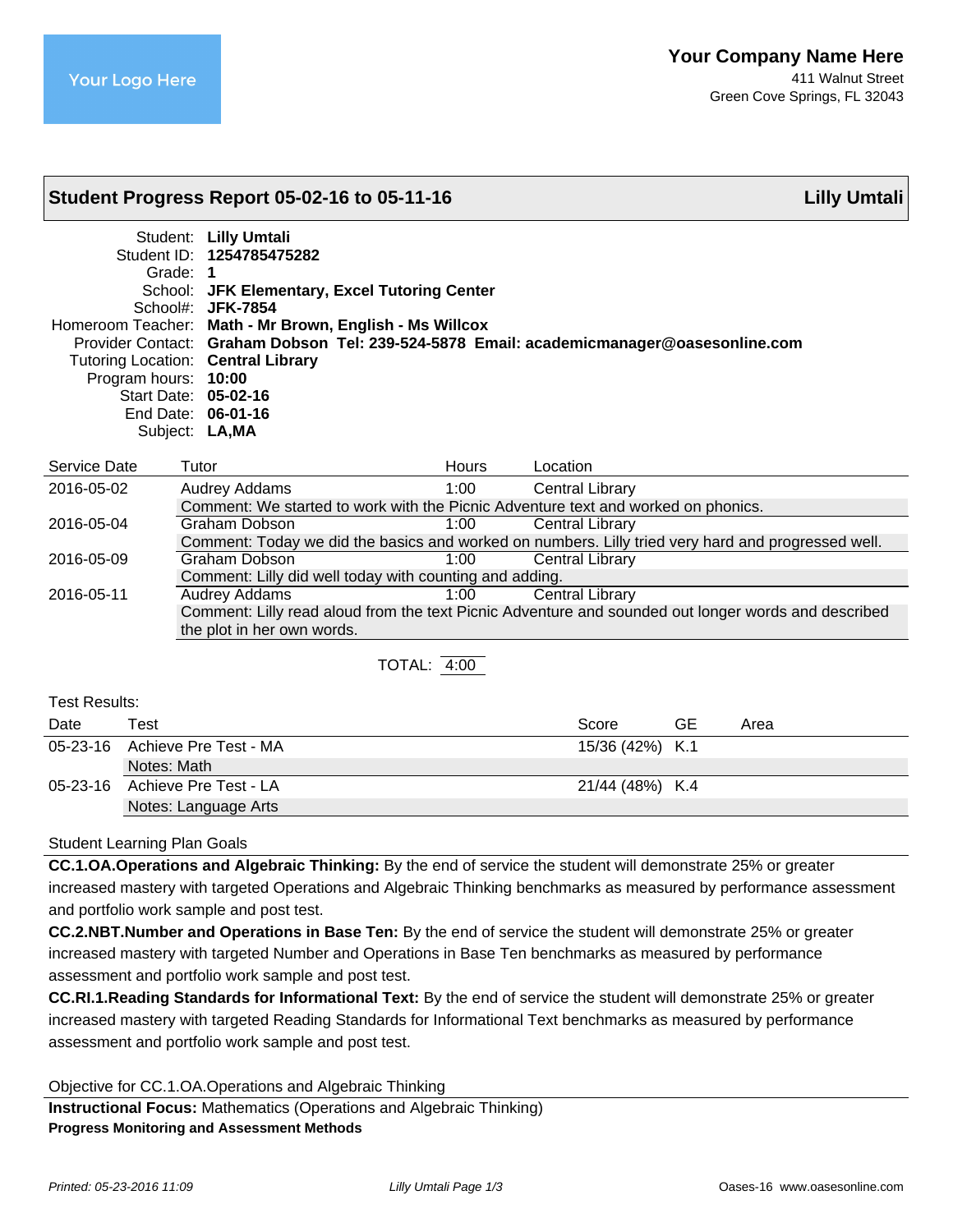Work Samples, Tutor Observations, Student Portfolio. Pre and post test comparisons. **Standards**

1) Apply properties of operations as strategies to add and subtract. Examples: If  $8 + 3 = 11$  is known, then  $3 + 8 = 11$  is also known. (Commutative property of addition.) To add  $2 + 6 + 4$ , the second two numbers can be added to make a ten, so  $2 + 6 + 4 = 2 + 10 = 12$ . (Associative property of addition.) (1.OA.3.)

2) Understand subtraction as an unknown-addend problem. For example, subtract 10 - 8 by finding the number that makes 10 when added to 8. (1.OA.4.)

3) Understand the meaning of the equal sign, and determine if equations involving addition and subtraction are true or false. For example, which of the following equations are true and which are false?  $6 = 6, 7 = 8 - 1, 5 + 2 = 2 + 5, 4 + 1 = 5 + 2$ . (1.OA.7.) 4) Partition circles and rectangles into two and four equal shares, describe the shares using the words halves, fourths, and quarters, and use the phrases half of, fourth of, and quarter of. Describe the whole as two of, or four of the shares. Understand for these examples that decomposing into more equal shares creates smaller shares. (1.G.3.)

| <b>Starting to Comprehend Basic Concepts</b> |
|----------------------------------------------|
|                                              |
|                                              |
|                                              |

Comments Lilly is embracing her math tutoring and enjoys working with the numbers. She is starting to see the joy in moving numbers around. Tutor - Graham Dobson.

# Objective for CC.2.NBT.Number and Operations in Base Ten

**Instructional Focus:** Mathematics (Number and Operations in Base Ten)

## **Progress Monitoring and Assessment Methods**

Work Samples, Tutor Observations, Student Portfolio. Pre and post test comparisons.

#### **Standards**

1) Distinguish between defining attributes (e.g., triangles are closed and three-sided) versus non-defining attributes (e.g., color,

orientation, overall size) ; build and draw shapes to possess defining attributes. (1.G.1.)

2) Compose two-dimensional shapes (rectangles, squares, trapezoids, triangles, half-circles, and quarter-circles) or three-dimensional shapes (cubes, right rectangular prisms, right circular cones, and right circular cylinders) to create a composite shape, and compose new

shapes from the composite shape. (1.G.2.)

3) Add up to four two-digit numbers using strategies based on place value and properties of operations. (2.NBT.6.)

| Effort            | Good Effort                                  |
|-------------------|----------------------------------------------|
| Understanding     | <b>Starting to Comprehend Basic Concepts</b> |
| Punctuality       | Punctual                                     |
| <b>Next Steps</b> | Continue to Develop Basic Concepts           |

Objective for CC.RI.1.Reading Standards for Informational Text

# **Instructional Focus:** Language Arts (Reading Standards for Informational Text)

## **Progress Monitoring and Assessment Methods**

Work Samples, Tutor Observations, Student Portfolio. Pre and post test comparisons.

## **Standards**

1) Retell stories, including key details, and demonstrate understanding of their central message or lesson. (RL.1.2.)<br>2) Ask and answer questions about key details in a text. (Rl.1.1.)<br>3) Identify the main topic and retell

- 2) Ask and answer questions about key details in a text. (RI.1.1.)
- 3) Identify the main topic and retell key details of a text. (RI.1.2.)
- 4) Ask and answer questions to help determine or clarify the meaning of words and phrases in a text. (RI.1.4.)
- 5) Identify the reasons an author gives to support points in a text. (RI.1.8.)

## **Non Specific Standard**

Lilly will be working with the text - Picnic Adventure - throughout her tutoring. Progress reports are to be copied to her school English Teacher per request of Lilly's mother.